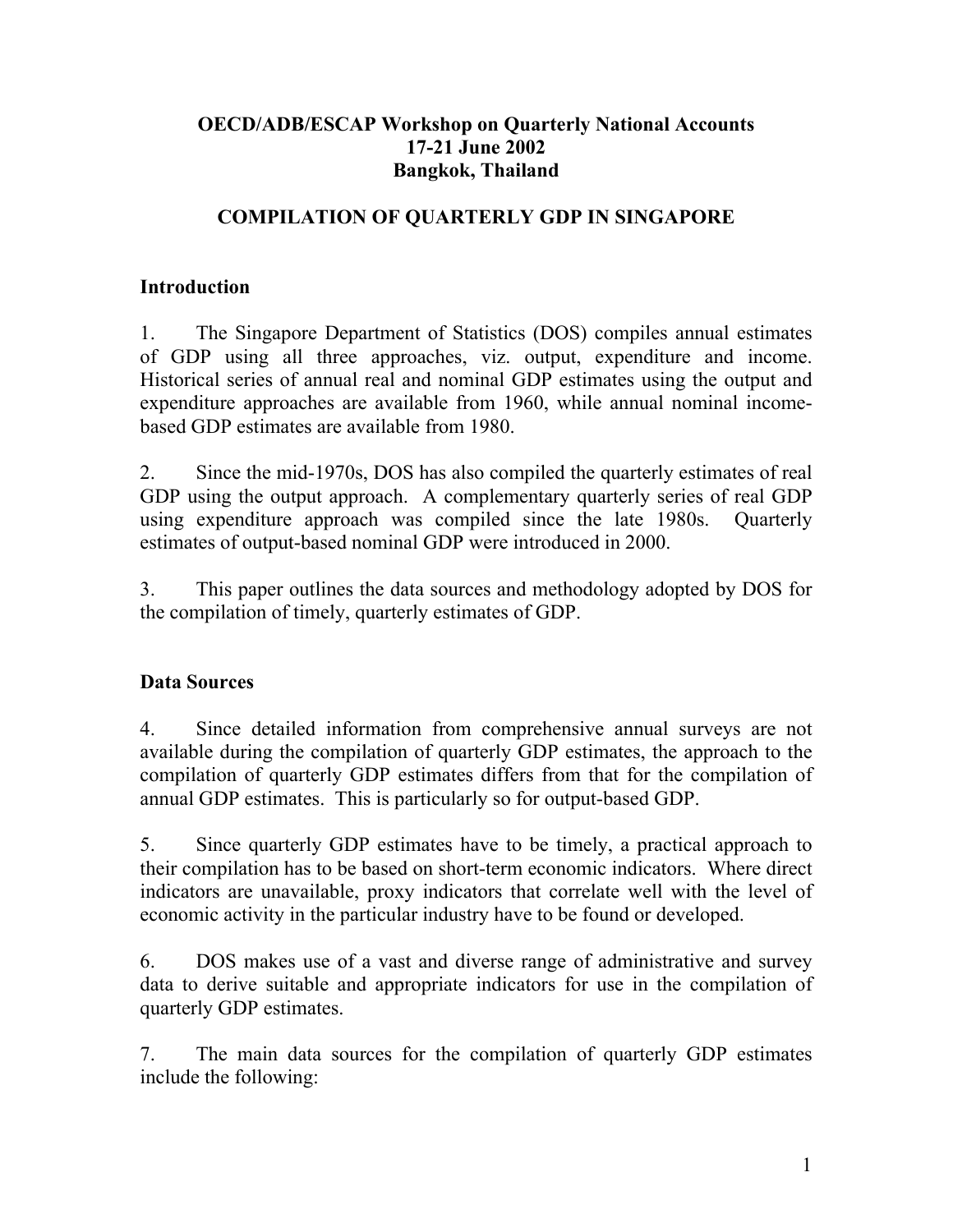#### *GDP by output approach:*

- External trade statistics
- Construction statistics
- Transportation and telecommunication statistics
- Employment and remuneration statistics
- Monthly Surveys of Industrial Production
- Monthly Surveys of Retail Trade
- Monthly Surveys of Catering Trade
- Quarterly Surveys of Wholesale Trade
- Quarterly Business Expectations Surveys
- Quarterly Surveys of Financial Institutions
- Survey of Quarterly Business Receipts
- Survey of Quarterly National Income Estimates

# *GDP by expenditure approach:*

- External Trade Statistics
- Income and Expenditure Accounts of Statutory Boards
- Government Financial Statements
- Balance of Payments Statistics
- Public Sector Capital Expenditure on Machinery and Equipment Survey

8. The survey of Quarterly National Income Estimates is a survey designed specifically to collect additional data required for the compilation of quarterly GDP estimates. The scope and coverage of this survey was expanded in 1997 to cater to the development and compilation of quarterly estimates of nominal output-based GDP.

# **Methods of Compilation**

9. Quarterly GDP estimates are compiled using a mixture of volume and value indicators. Volume indicators measure the quantity of output produced, materials inputs or employment. Some examples of volume indicators used in our compilation of output-based GDP are: index of industrial production, utility sales, air and sea cargo tonnage etc. Value indicators measure the value of the output, material inputs or the wages of the workers employed. Some examples in this category are: certified progress payments of construction works, value of stocks and shares transaction, value of loans and advances etc.

10. Estimates of nominal and real GDP estimates make use of these volume and value indicators differently. In compiling nominal GDP estimates, volume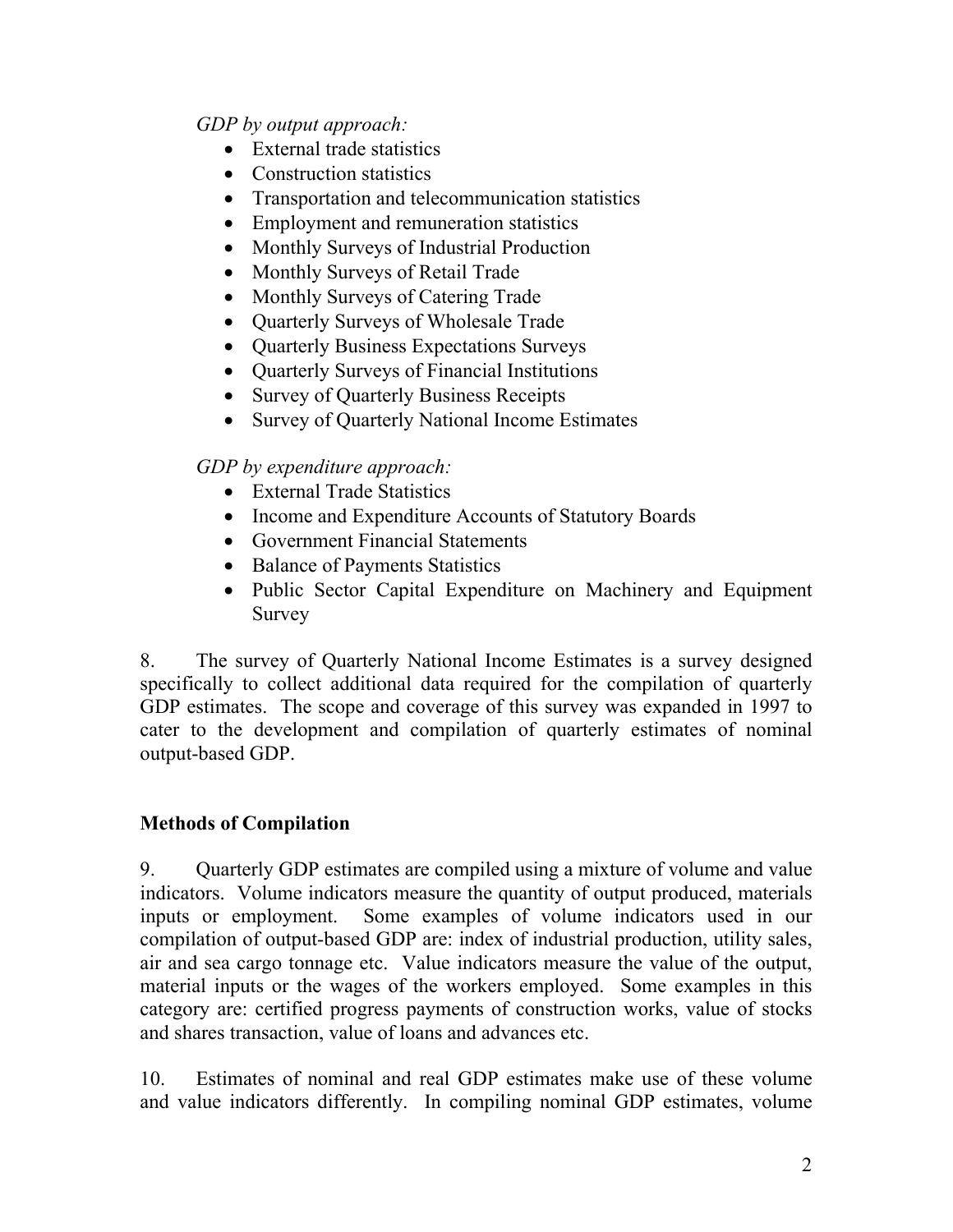indicators are extrapolated directly to obtain quarterly estimates of constant price value-added. These are inflated to current price value-added using appropriate price indices. Conversely, in compiling real GDP estimates, value indicators are used directly to obtain quarterly estimates of current price value-added, but are deflated with appropriate price indices to obtain estimates of constant price valueadded.

11. GDP estimates for expenditure approach are compiled mainly using a commodity flow approach. Constant price GDP estimates are compiled through the deflation of the current price components with appropriate price deflators drawn from components of a wide range of price indices, including the consumer price index, wholesale price indices, construction price index, property price index and tender price index.

# **Benchmarking and Seasonal Adjustment Techniques**

12. Since the approach and data sources used in the compilation for quarterly and annual GDP are not the same, the quarterly GDP estimates are re-aligned or benchmarked annually with the annual GDP estimates. These annual GDP estimates are considered to be more reliable, as they are based on more comprehensive data. Benchmarking of quarterly estimates with annual estimates ensure that the sum of the quarterly estimates is the same as the annual estimate, while preserving as far as possible the trend and growth rates of the original quarterly estimates.

13. DOS adopts the proportional Denton benchmarking method. Unlike the simple pro rata distribution approach, the Denton procedure avoids the problem of discontinuities between fourth quarter and the first quarter of the following year. This is done through quadratic minimisation of the differences between the realigned and original series, subject to the constraint that the yearly sums of the realigned estimates are equal to the annual estimates. The benchmarked series are seasonally adjusted using the X-11 procedure.

14. Seasonal adjustments of GDP series are performed quarterly using seasonal factors established in the annual re-analysis of the benchmarked quarterly estimates. During the process, the components of GDP are analysed separately. Seasonally adjusted total GDP is obtained by aggregating its components.

15. The seasonal patterns of overall GDP as well as some of the industries such as manufacturing are very stable and strong. Seasonal adjustment removed the dip consistently recurring in the first quarter of the year caused by the Chinese New Year falling at that time of the year. Traditionally, many firms close during the